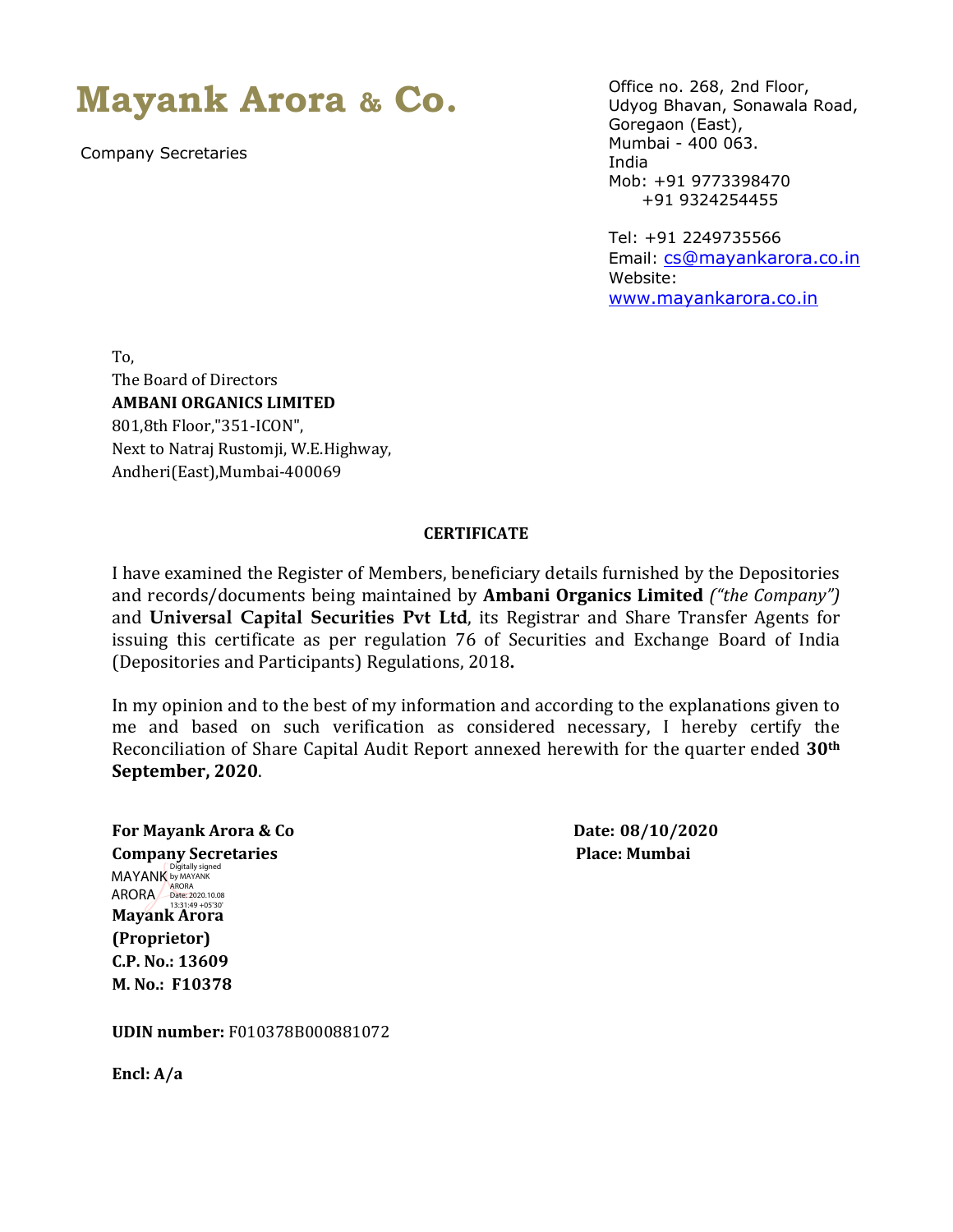## **RECONCILIATION OF SHARE CAPITAL AUDIT REPORT**

| 1.                                                                                                 |                                 | For Quarter Ended                          |                                         |            |                                                      | : 30th September, 2020                                                                           |             |                           |                  |  |  |
|----------------------------------------------------------------------------------------------------|---------------------------------|--------------------------------------------|-----------------------------------------|------------|------------------------------------------------------|--------------------------------------------------------------------------------------------------|-------------|---------------------------|------------------|--|--|
| 2.                                                                                                 |                                 | Symbol                                     |                                         |            |                                                      | : AMBANIORG                                                                                      |             |                           |                  |  |  |
| 3.                                                                                                 |                                 | <b>Face Value</b>                          |                                         |            |                                                      | : Re. 10/- each.                                                                                 |             |                           |                  |  |  |
| 4.                                                                                                 |                                 | Name of the Company                        |                                         |            |                                                      | : Ambani Organics Limited                                                                        |             |                           |                  |  |  |
| 5.                                                                                                 |                                 | Registered Office of the Company           | :N 44 Midc Tarapiurboisar Thane 401506  |            |                                                      |                                                                                                  |             |                           |                  |  |  |
| 6.                                                                                                 | Correspondence Address          |                                            |                                         |            | : 801,8th Floor,"351-ICON", Next to Natraj Rustomji, |                                                                                                  |             |                           |                  |  |  |
|                                                                                                    |                                 |                                            |                                         |            |                                                      | W.E.Highway, Andheri(East), Mumbai-400069                                                        |             |                           |                  |  |  |
| 7.                                                                                                 |                                 | Telephone & Fax No.                        | : 022-26833778/26827541/26822027/2028   |            |                                                      |                                                                                                  |             |                           |                  |  |  |
| 8.                                                                                                 |                                 | <b>Email Address</b>                       | : ambaniorganics@rediffmail.com         |            |                                                      |                                                                                                  |             |                           |                  |  |  |
| 9.                                                                                                 |                                 | Name of the Stock Exchange where           | : National Stock Exchange Limited       |            |                                                      |                                                                                                  |             |                           |                  |  |  |
|                                                                                                    |                                 |                                            | the Company's securities are listed     |            |                                                      |                                                                                                  |             |                           |                  |  |  |
|                                                                                                    |                                 |                                            |                                         |            |                                                      | <b>Number of Shares</b>                                                                          |             | % of total Issued Capital |                  |  |  |
| 10.                                                                                                |                                 | <b>Issued Capital</b>                      |                                         |            |                                                      | 5,078,659                                                                                        | 100         |                           |                  |  |  |
| 11.                                                                                                |                                 | Listed Capital (Exchange wise) (as         |                                         |            |                                                      | 5,078,659                                                                                        |             |                           | 100              |  |  |
|                                                                                                    |                                 | per Company records)                       |                                         |            |                                                      |                                                                                                  |             |                           |                  |  |  |
| 12.                                                                                                |                                 | Held in Dematerialized form in NSDL        |                                         |            |                                                      | 4,006,559                                                                                        |             |                           | 78.89            |  |  |
| 13.                                                                                                |                                 |                                            | Held in Dematerialized form in CDSL     |            | 1,052,000                                            |                                                                                                  |             |                           | 20.71            |  |  |
| 14.                                                                                                | Physical                        |                                            |                                         | 20,100     |                                                      |                                                                                                  |             | 0.40                      |                  |  |  |
| 15.                                                                                                |                                 | <b>Total No. of Shares</b>                 |                                         |            |                                                      | 5,078,659                                                                                        |             |                           | 100              |  |  |
|                                                                                                    |                                 | $(12+13+14)$                               |                                         |            |                                                      |                                                                                                  |             |                           |                  |  |  |
| 16.                                                                                                | Reasons                         | for<br>difference,                         | <b>NA</b>                               |            |                                                      |                                                                                                  |             |                           |                  |  |  |
|                                                                                                    |                                 | between (10&11), (10&15)                   |                                         |            |                                                      |                                                                                                  |             |                           |                  |  |  |
| 17.                                                                                                |                                 |                                            |                                         |            |                                                      | Certifying the details of changes in share capital during the quarter under consideration as per |             |                           |                  |  |  |
|                                                                                                    | Table below:                    |                                            |                                         |            |                                                      |                                                                                                  |             |                           |                  |  |  |
|                                                                                                    | Particulars***                  | No.<br>of                                  | Applied/N                               | Listed     | on                                                   | Whether                                                                                          | Whether     |                           | In-principal     |  |  |
|                                                                                                    |                                 | <b>Shares</b>                              | ot Applied                              | Stock      |                                                      | intimated                                                                                        |             | intimated to              | Approval pending |  |  |
|                                                                                                    |                                 |                                            | for Listing                             | Exchange   |                                                      | to CDSL                                                                                          | <b>NSDL</b> |                           | from SE (specify |  |  |
|                                                                                                    |                                 |                                            |                                         | (specify   |                                                      |                                                                                                  |             |                           | Names)           |  |  |
|                                                                                                    |                                 |                                            |                                         | Names)     |                                                      |                                                                                                  |             |                           |                  |  |  |
| <b>NA</b>                                                                                          |                                 |                                            |                                         |            |                                                      |                                                                                                  |             |                           |                  |  |  |
| *** Rights, Bonus, Preferential Issue, ESOPs, Amalgamation, Conversion, Buyback, Capital Reduction |                                 |                                            |                                         |            |                                                      |                                                                                                  |             |                           |                  |  |  |
| Forfeiture, Any other (to specify).                                                                |                                 |                                            |                                         |            |                                                      |                                                                                                  |             |                           |                  |  |  |
| 18.                                                                                                |                                 |                                            | Register of Members is updated (Yes/No) |            |                                                      | Yes                                                                                              |             |                           |                  |  |  |
|                                                                                                    | If not updated up to which date |                                            |                                         |            |                                                      | Not Applicable                                                                                   |             |                           |                  |  |  |
| 19.                                                                                                |                                 | Reference of previous quarter with regards |                                         | <b>NIL</b> |                                                      |                                                                                                  |             |                           |                  |  |  |